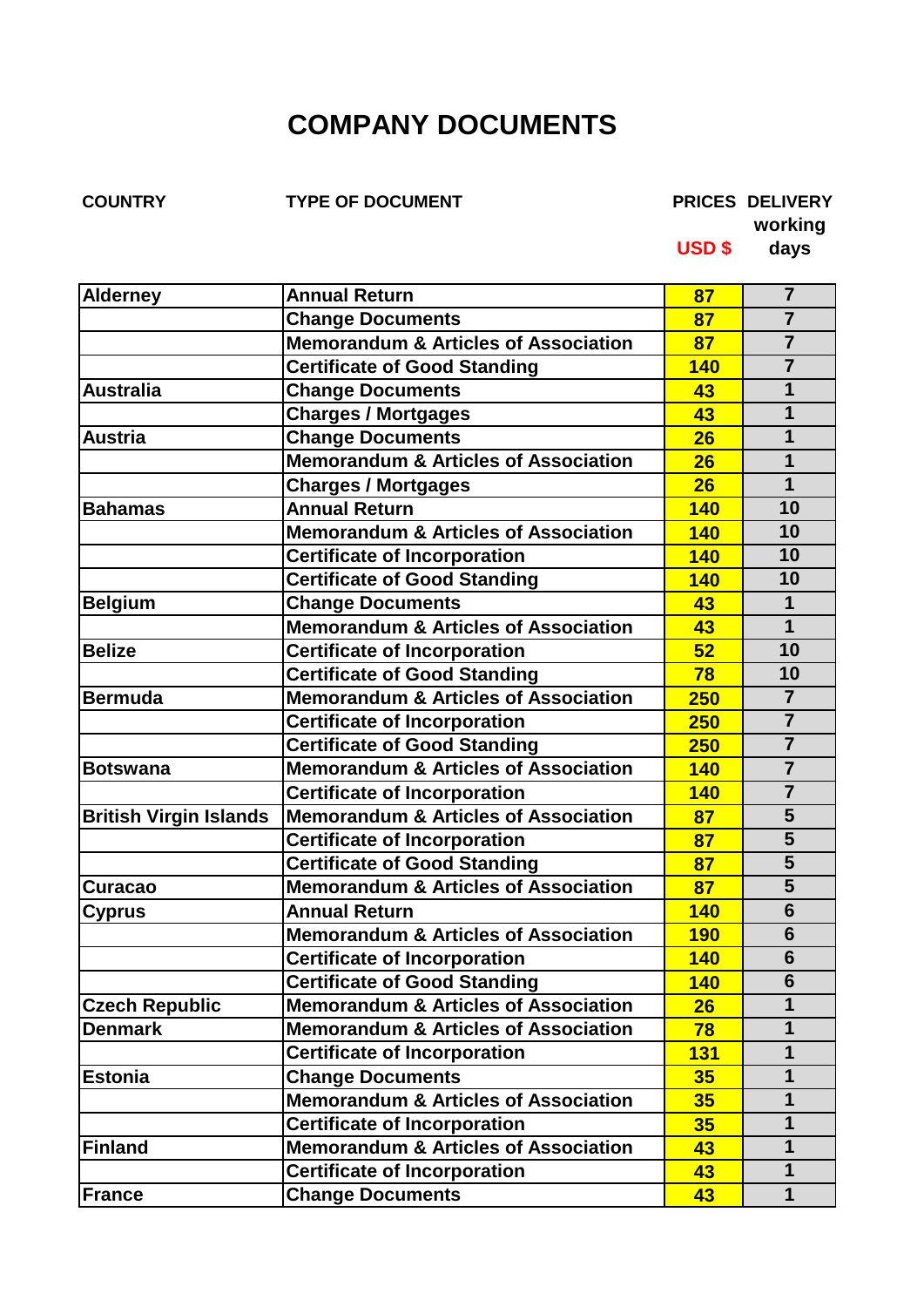|                    | <b>Memorandum &amp; Articles of Association</b> | 43              | 1                       |
|--------------------|-------------------------------------------------|-----------------|-------------------------|
| Germany            | <b>Change Documents</b>                         | 35              | 1                       |
|                    | <b>Memorandum &amp; Articles of Association</b> | 35              | 1                       |
|                    | <b>Certificate of Incorporation</b>             | 35              | $\overline{1}$          |
| Ghana              | <b>Certificate of Incorporation</b>             | 250             | $\overline{7}$          |
| <b>Gibraltar</b>   | <b>Annual Return</b>                            | 52              | 1                       |
|                    | <b>Change Documents</b>                         | 52              | $\mathbf 1$             |
|                    | <b>Memorandum &amp; Articles of Association</b> | 52              | 1                       |
|                    | <b>Charges / Mortgages</b>                      | 52              | 1                       |
|                    | <b>Certificate of Incorporation</b>             | 52              | $\mathbf 1$             |
|                    | <b>Certificate of Good Standing</b>             | <b>140</b>      | 5                       |
| <b>Guernsey</b>    | <b>Annual Return</b>                            | 35              | 1                       |
|                    | <b>Change Documents</b>                         | 35              | $\mathbf 1$             |
|                    | <b>Memorandum &amp; Articles of Association</b> | 43              | 1                       |
|                    | <b>Certificate of Incorporation</b>             | 61              | $\overline{\mathbf{3}}$ |
|                    | <b>Certificate of Good Standing</b>             | 61              | $\overline{3}$          |
| <b>Hong Kong</b>   | <b>Annual Return</b>                            | 35              | 1                       |
|                    | <b>Change Documents</b>                         | 35              | $\mathbf{1}$            |
|                    | <b>Memorandum &amp; Articles of Association</b> | 35              | 1                       |
|                    | <b>Charges / Mortgages</b>                      | 35              | 1                       |
|                    | <b>Certificate of Incorporation</b>             | 35              | 1                       |
|                    | <b>Certificate of Good Standing</b>             | 78              | $\overline{\mathbf{3}}$ |
| <b>Hungary</b>     | <b>Change Documents</b>                         | 70              | $\overline{\mathbf{3}}$ |
|                    | Memorandum & Articles of Association            | 70              | $\overline{\mathbf{3}}$ |
| India              | <b>Annual Return</b>                            | 35              | 3                       |
|                    | <b>Change Documents</b>                         | 35              | $\overline{\mathbf{3}}$ |
|                    | <b>Memorandum &amp; Articles of Association</b> | 43              | $\overline{3}$          |
|                    | <b>Charges / Mortgages</b>                      | 35              | $\overline{3}$          |
|                    | <b>Certificate of Incorporation</b>             | 35              | $\overline{3}$          |
| <b>Ireland</b>     | <b>Annual Return</b>                            | 35              | 1                       |
|                    | <b>Change Documents</b>                         | 35 <sub>2</sub> | 1                       |
|                    | <b>Memorandum &amp; Articles of Association</b> | 35              | $\mathbf 1$             |
|                    | <b>Charges / Mortgages</b>                      | 35              | $\mathbf 1$             |
|                    | <b>Certificate of Incorporation</b>             | 35              | $\mathbf 1$             |
| <b>Isle Of Man</b> | <b>Annual Return</b>                            | 35              | $\mathbf 1$             |
|                    | <b>Change Documents</b>                         | 35              | $\mathbf 1$             |
|                    | <b>Memorandum &amp; Articles of Association</b> | 35              | $\mathbf{1}$            |
|                    | <b>Charges / Mortgages</b>                      | 35              | $\mathbf 1$             |
|                    | <b>Certificate of Incorporation</b>             | 35              | $\mathbf 1$             |
| <b>Italy</b>       | <b>Memorandum &amp; Articles of Association</b> | 43              | $\overline{2}$          |
| <b>Jamaica</b>     | <b>Annual Return</b>                            | 35              | $\mathbf 1$             |
|                    | <b>Memorandum &amp; Articles of Association</b> | 43              | 1                       |
|                    | <b>Certificate of Incorporation</b>             | 35              | 1                       |
| <b>Jersey</b>      | <b>Annual Return</b>                            | 35              | $\mathbf 1$             |
|                    | <b>Change Documents</b>                         | 35              | $\mathbf 1$             |
|                    | <b>Memorandum &amp; Articles of Association</b> | 35              | $\mathbf 1$             |
|                    | <b>Certificate of Incorporation</b>             | 35              | $\mathbf 1$             |
|                    | <b>Certificate of Good Standing</b>             | 105             | $\overline{2}$          |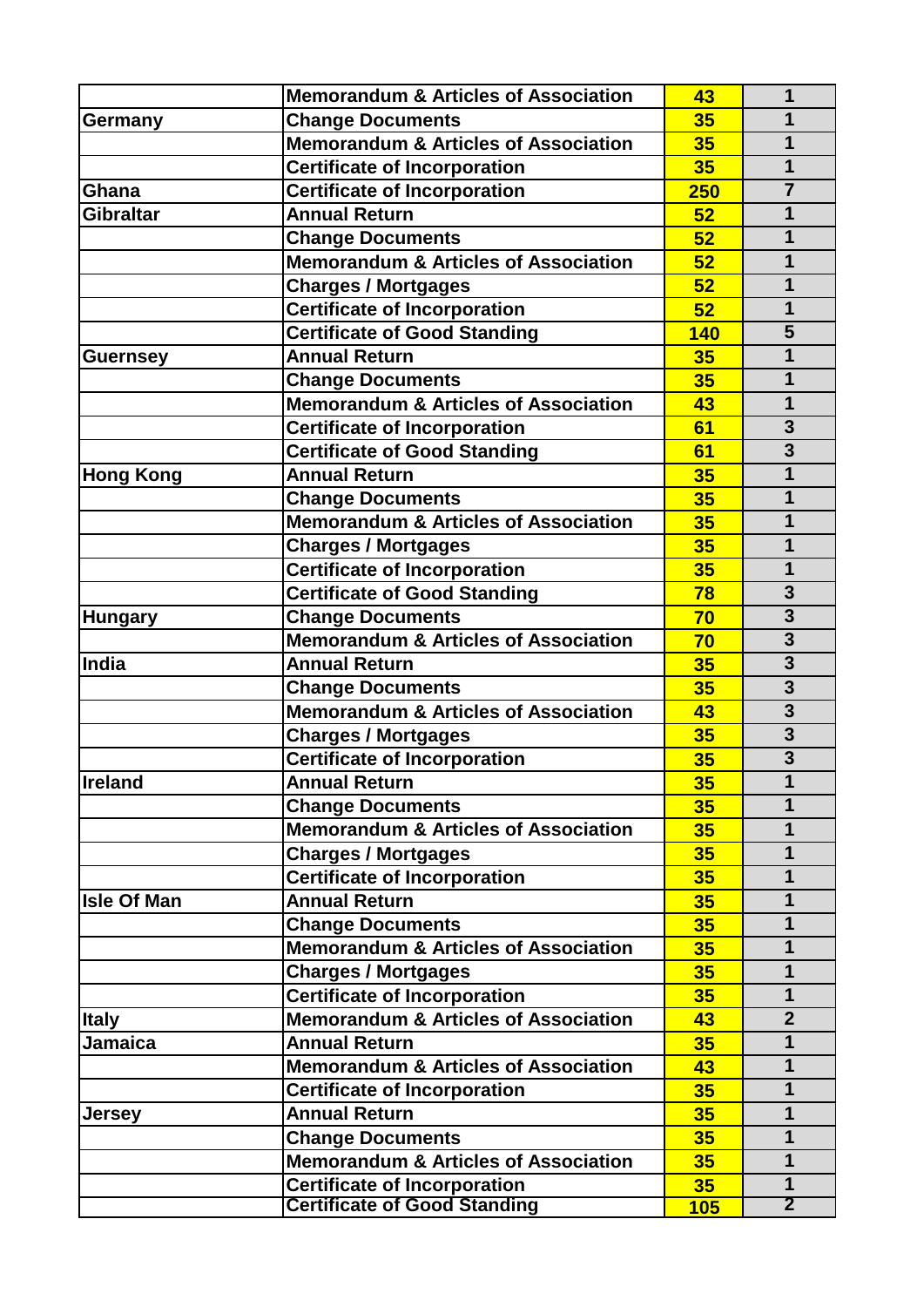| Kenya                   | <b>Certificate of Incorporation</b>                                        | <b>140</b> | $\overline{7}$                   |
|-------------------------|----------------------------------------------------------------------------|------------|----------------------------------|
| Latvia                  | <b>Change Documents</b>                                                    | 35         | 1                                |
|                         | <b>Memorandum &amp; Articles of Association</b>                            | 35         | 1                                |
|                         | <b>Certificate of Incorporation</b>                                        | 35         | 1                                |
| Lesotho                 | <b>Certificate of Incorporation</b>                                        | 35         | 1                                |
| Liberia                 | <b>Memorandum &amp; Articles of Association</b>                            | 250        | 3                                |
|                         | <b>Certificate of Incorporation</b>                                        | 250        | $\overline{\mathbf{3}}$          |
|                         | <b>Certificate of Good Standing</b>                                        | <b>250</b> | $\overline{\mathbf{3}}$          |
|                         |                                                                            | 26         | $\mathbf 1$                      |
| Luxembourg              | <b>Change Documents</b><br><b>Memorandum &amp; Articles of Association</b> | 26         | $\mathbf{1}$                     |
| <b>Malawi</b>           |                                                                            | 250        | 5                                |
|                         | <b>Certificate of Incorporation</b><br><b>Annual Return</b>                | 43         | $\overline{2}$                   |
| <b>Malaysia</b>         |                                                                            | 43         | $\overline{2}$                   |
|                         | <b>Change Documents</b><br><b>Memorandum &amp; Articles of Association</b> | 43         | $\overline{2}$                   |
|                         |                                                                            |            | $\overline{2}$                   |
|                         | <b>Charges / Mortgages</b>                                                 | 43<br>43   | $\overline{2}$                   |
| <b>Malta</b>            | <b>Certificate of Incorporation</b><br><b>Annual Return</b>                | 43         | 1                                |
|                         |                                                                            |            | 1                                |
|                         | <b>Change Documents</b><br><b>Memorandum &amp; Articles of Association</b> | 43         | 1                                |
|                         |                                                                            | 43         | 1                                |
|                         | <b>Certificate of Incorporation</b>                                        | 43         |                                  |
| <b>Mauritius</b>        | <b>Memorandum &amp; Articles of Association</b>                            | 70<br>70   | $\overline{7}$<br>$\overline{7}$ |
|                         | <b>Certificate of Incorporation</b>                                        |            |                                  |
| <b>Namibia</b>          | <b>Certificate of Incorporation</b>                                        | <b>131</b> | 15                               |
| <b>Netherlands</b>      | <b>Memorandum &amp; Articles of Association</b>                            | 61         | $\overline{\mathbf{3}}$          |
| <b>New Zealand</b>      | <b>Annual Return</b>                                                       | 26         | 1                                |
|                         | <b>Change Documents</b>                                                    | 26         | 1                                |
|                         | <b>Memorandum &amp; Articles of Association</b>                            | 26         | 1                                |
|                         | <b>Charges / Mortgages</b>                                                 | 35         | 1                                |
|                         | <b>Certificate of Incorporation</b>                                        | 26         | 1                                |
| Nigeria                 | <b>Annual Return</b>                                                       | 157        | 10                               |
|                         | <b>Certificate of Incorporation</b>                                        | 157        | 10                               |
| <b>Norway</b>           | <b>Change Documents</b>                                                    | 99         | $\overline{2}$                   |
|                         | <b>Memorandum &amp; Articles of Association</b>                            | 99         | $\overline{2}$                   |
|                         | <b>Certificate of Incorporation</b>                                        | 99         | $\overline{2}$                   |
| <b>Papua New Guinea</b> | <b>Annual Return</b>                                                       | 26         | 1                                |
|                         | <b>Change Documents</b>                                                    | 26         | 1                                |
|                         | <b>Charges / Mortgages</b>                                                 | 26         | 1                                |
| <b>Philippines</b>      | <b>Annual Return</b>                                                       | 78         | $\overline{7}$                   |
|                         | <b>Memorandum &amp; Articles of Association</b>                            | 87         | $\overline{7}$                   |
|                         | <b>Certificate of Incorporation</b>                                        | 78         | $\overline{7}$                   |
| <b>Poland</b>           | <b>Change Documents</b>                                                    | 70         | 5                                |
|                         | <b>Memorandum &amp; Articles of Association</b>                            | 70         | $\overline{\mathbf{5}}$          |
| Portugal                | <b>Memorandum &amp; Articles of Association</b>                            | <b>131</b> | 3                                |
|                         | <b>Certificate of Incorporation</b>                                        | <b>131</b> | 3                                |
| <b>Puerto Rico</b>      | <b>Memorandum &amp; Articles of Association</b>                            | 26         | 1                                |
|                         | <b>Certificate of Incorporation</b>                                        | 26         | 1                                |
| Rwanda                  | <b>Certificate of Incorporation</b>                                        | 200        | $\overline{7}$                   |
| <b>Seychelles</b>       | <b>Certificate of Incorporation</b>                                        | 78         | 5                                |